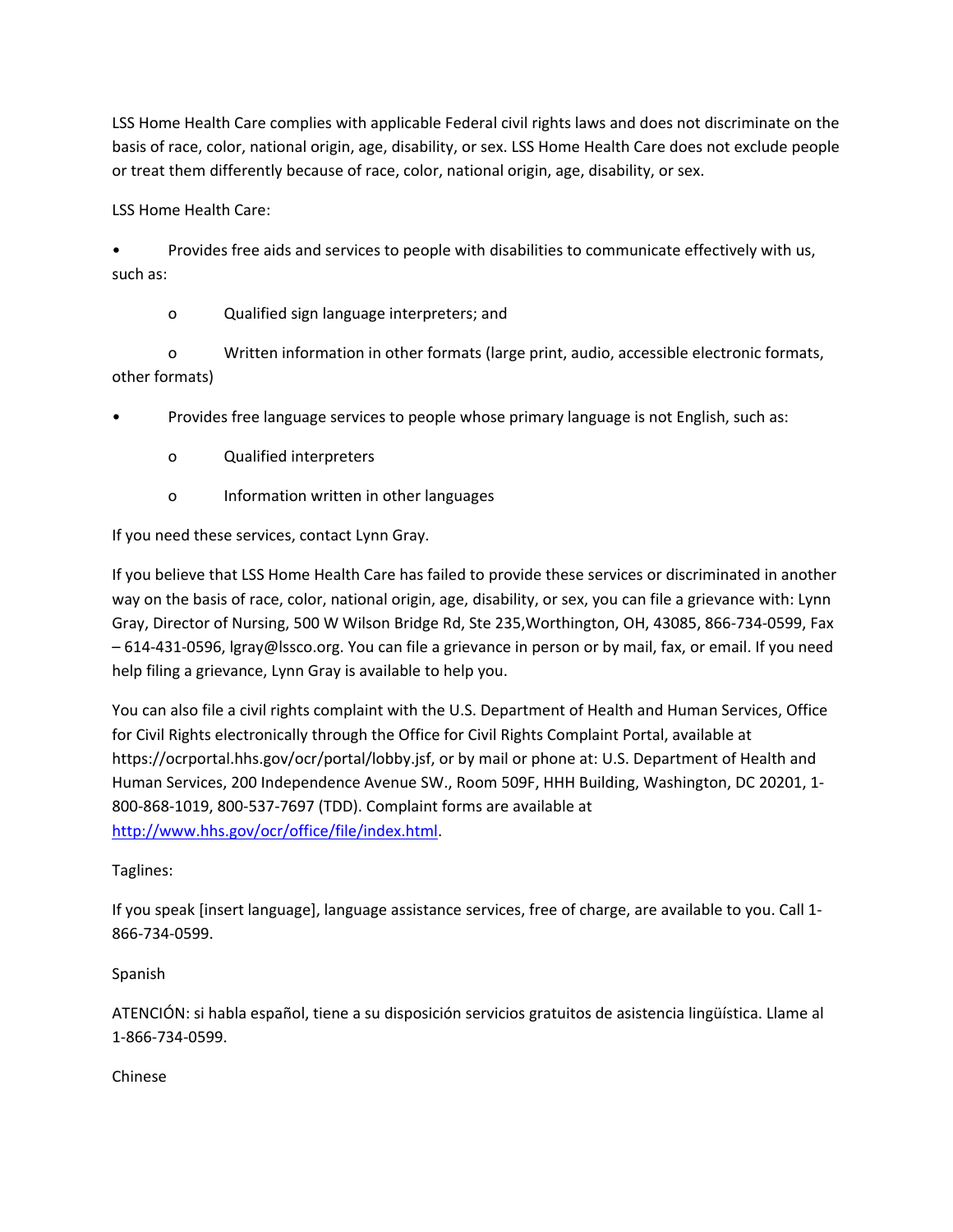注意:如果您使用繁體中文,您可以免費獲得語言援助服務。請致電 1-866-734-0599

#### German

ACHTUNG: Wenn Sie Deutsch sprechen, stehen Ihnen kostenlos sprachliche Hilfsdienstleistungen zur Verfügung. Rufnummer: 1-866-734-0599.

### Arabic

-1-866 بسـرقم اتصـــل بالمجـــان لـك تتوافـــــر اللغويــــة المســاعدة خدمات فــإن ،اللغـــة اذكر تتحــــدث كنــت إذا :ملحوظـة .والبكــم الصــم هـاتف رقـم) 734-0599

### Pennsylvania Dutch

Wann du [Deitsch (Pennsylvania German / Dutch)] schwetzscht, kannscht du mitaus Koschte ebber gricke, ass dihr helft mit die englisch Schprooch. Ruf selli Nummer uff: Call 1-866-734-0599.

#### Russian

ВНИМАНИЕ: Если вы говорите на русском языке, то вам доступны бесплатные услуги перевода. Звоните 1-866-734-0599.

#### French

ATTENTION: Si vous parlez français, des services d'aide linguistique vous sont proposés gratuitement. Appelez le 1-866-734-0599.

#### Vietnamese

CHÚ Ý: Nếu bạn nói Tiếng Việt, có các dịch vụ hỗ trợ ngôn ngữ miễn phí dành cho bạn. Gọi số 1-866-734- 0599.

#### Cushite

XIYYEEFFANNAA: Afaan dubbattu Oroomiffa, tajaajila gargaarsa afaanii, kanfaltiidhaan ala, ni argama. Bilbilaa 1-866-734-0599.

#### Korean

주의: 한국어를 사용하시는 경우, 언어 지원 서비스를 무료로 이용하실 수 있습니다. 1-866-734- 0599 번으로 전화해 주십시오.

#### Italian

ATTENZIONE: In caso la lingua parlata sia l'italiano, sono disponibili servizi di assistenza linguistica gratuiti. Chiamare il numero 1-866-734-0599.

#### Japanese